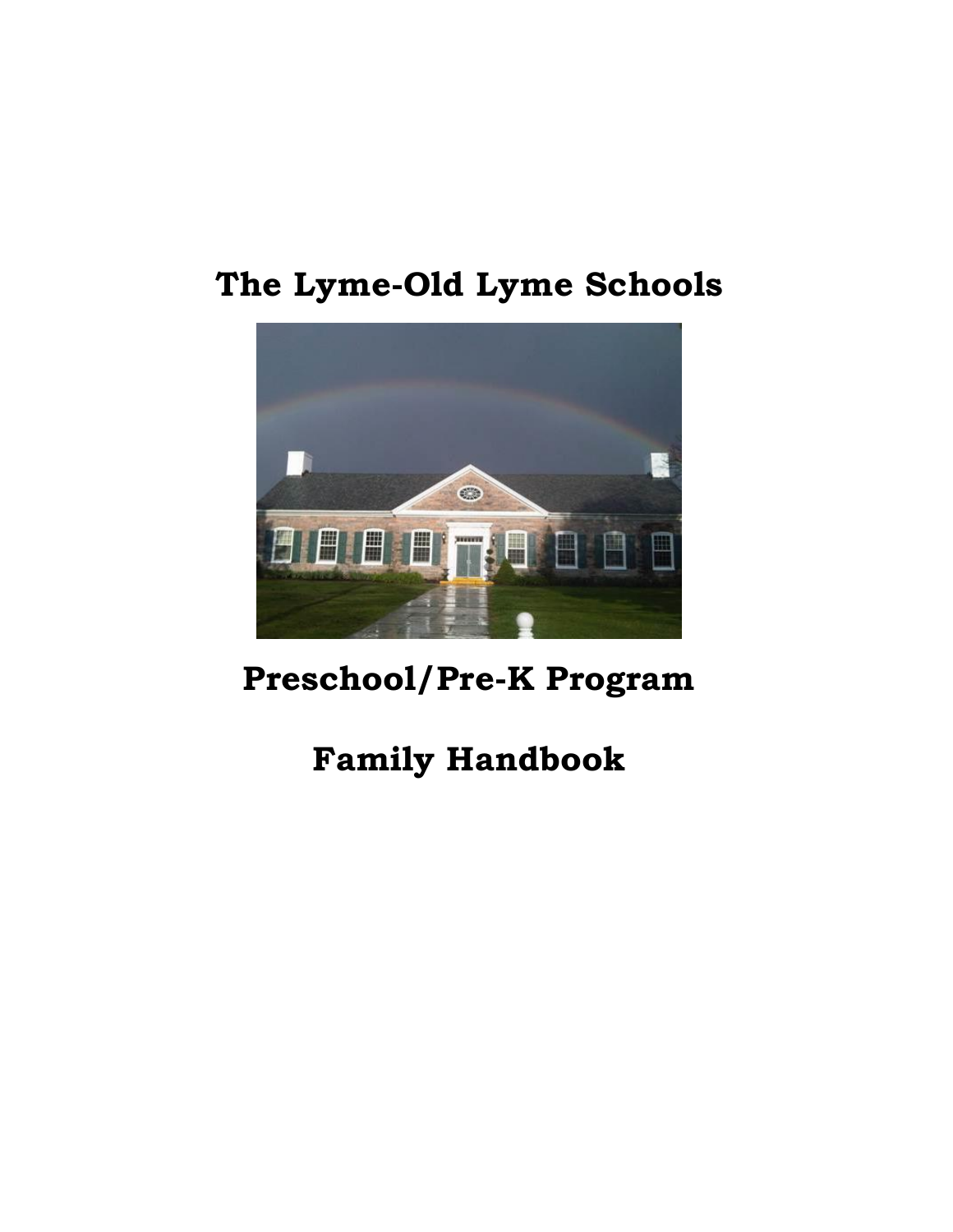# **Table of Contents**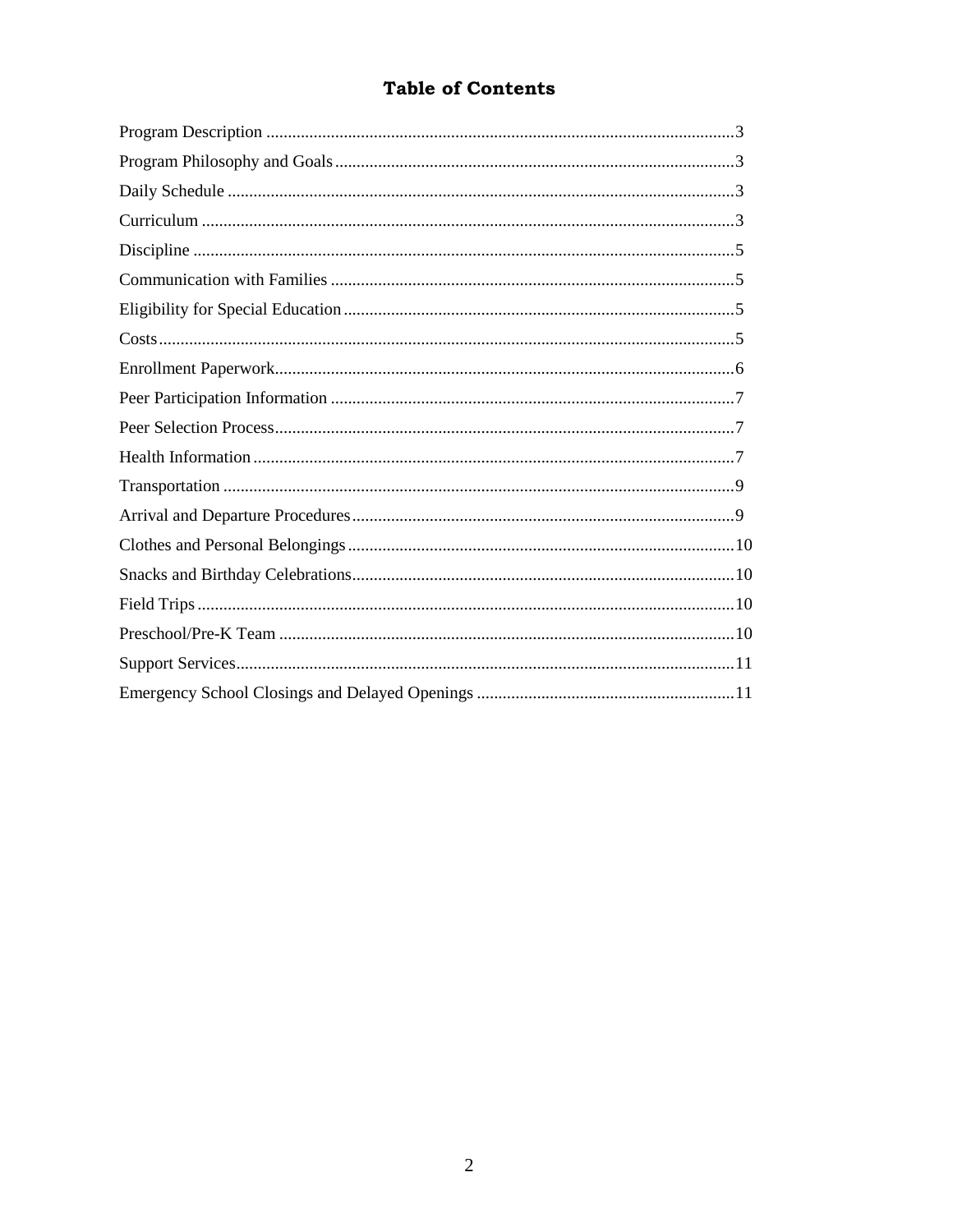## **Program Description**

The Lyme-Old Lyme Preschool/Pre-K Program provides early childhood education and related services to children between the ages of three and five in the Lyme and Old Lyme communities. The Program is located at Center School where morning, afternoon, and full day sessions are available.

## **Program Philosophy and Goals**

The Lyme-Old Lyme Preschool/Pre-K Program philosophy and belief is that all children learn best through active participation in a variety of developmentally appropriate experiences. It is essential that these experiences are provided in a safe environment staffed by adults who are sensitive and responsive to children's needs. We recognize the family's role in their child's growth and development and encourage family involvement in the program. Parents are viewed as partners in program development and implementation.

## **The goals for the Preschool/Pre-K Program are to**

- 1. Facilitate cognitive and language development through play and a variety of active learning experiences.
- 2. Promote physical development, including fine and gross motor skills.
- 3. Develop self-esteem and appropriate social skills.
- 4. Promote positive health, safety, and nutritional practices.
- 5. Support families and provide information to them through ongoing home-school communication.

# **Daily Schedule**

The Lyme-Old Lyme Preschool/Pre-K schedule is as follows:

## **Half-Day Program**

The half-day program runs Monday through Friday. Morning classes run from 8:50 a.m. – 11:20 a.m. and afternoon classes from 12:20 p.m. – 2:50 p.m. and follow the Regional District #18 school calendar with a few exceptions. On early dismissal days, the morning and afternoon classes alternate and run from 8:50 a.m. to 11:20 a.m.

#### **Full Day Program**

The full-day program is Monday through Friday from 8:50 a.m. – 2:50 p.m. and follows the Regional District #18 school calendar with a few exceptions. These exceptions are outlined for parents on an annual basis.

## **Curriculum**

The Preschool/Pre-K Program is a language and play based program, using a theme approach. The Connecticut Early Learning and Development Standards, CT ELDS, is the framework for our program. A variety of themes or units are selected each year, providing the basis for literature and learning activities. Curriculum units may include seasons, habitats, feelings, ocean life, nutrition, and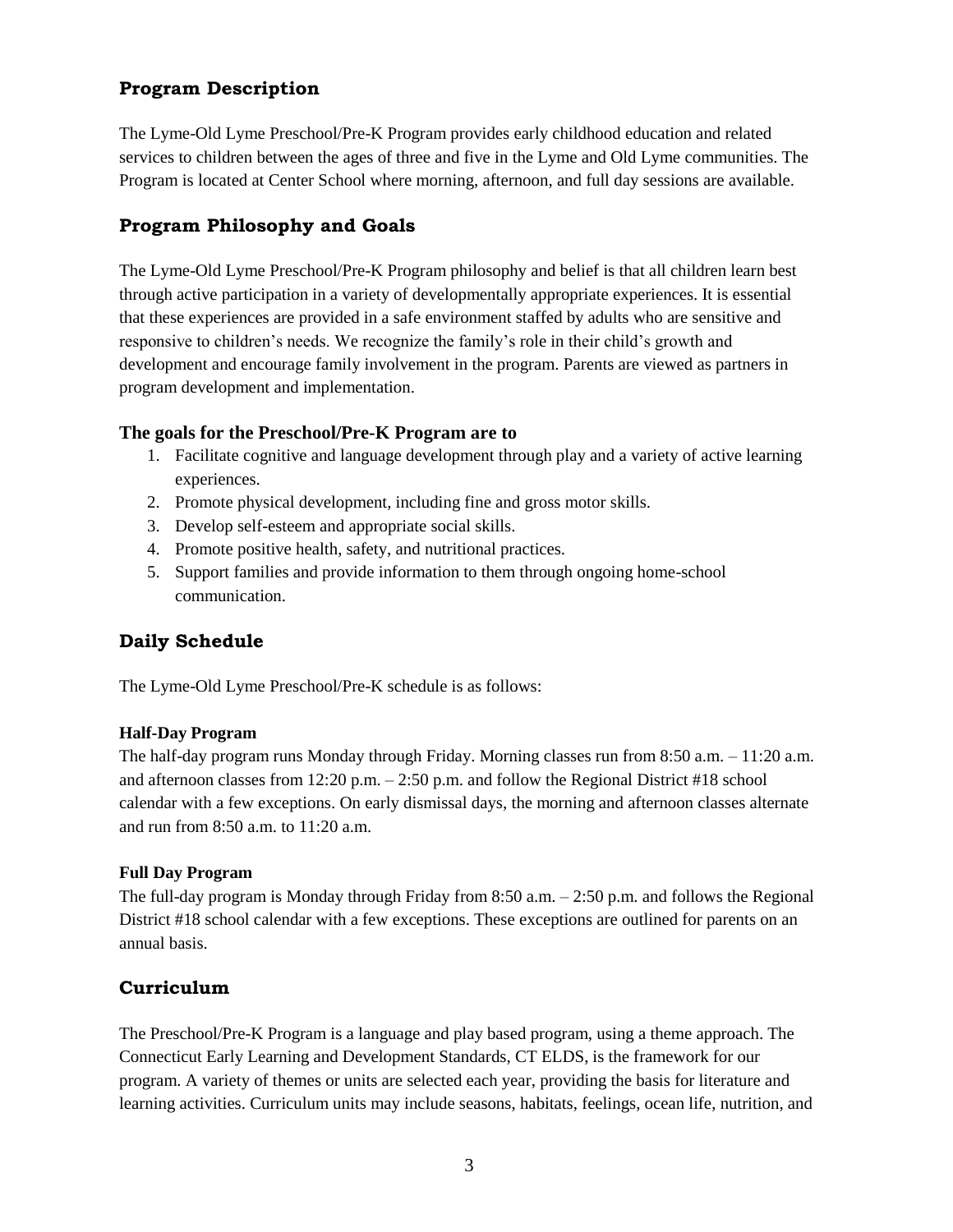safety. Creative art activities, stories, songs, and playtime choices provide experiences to enhance the understanding and expressive use of theme-related vocabulary and concepts.

The program follows a consistent routine, which provides predictability and structure to the day. The children may participate in tabletop activities, fine/gross motor activities, circle time, classroom center play, snack, outdoor play, stories, songs, and finger plays daily. Skill development in all domains is fostered throughout the day as follows:

#### **Language and Cognitive Development**

Since language and cognitive development are major components of our program, activities are designed to enhance these areas. Children are introduced to content enriched themes at circle time when play choices are made. All children are encouraged to communicate verbally through simple gestures, sign language, or through the use of assistive technology such as pictures, switches, or augmentative communication devices. During playtime, teachers facilitate language skills by modeling appropriate responses, extending the children's ideas and encouraging child-to-child communication. At snack time the children use language to talk about the snack, to request more, to reflect on playtime, to converse with friends and to signal they are finished. Small and large group activities provide opportunities to develop vocabulary, concepts, sentence structure, and functional language skills. Storytelling, role-playing, movement, and games may be included. Electronic devices are used to reinforce pre-academic concepts such as colors, numbers and shapes, as well as vocabulary and language concepts. Songs and finger plays are also included to foster speech and language skills through music and rhyme.

#### **Gross Motor**

All children participate in physical activities daily to promote gross motor development. Musical activities incorporate movement, exploration, and exercise. Playground equipment as well as appropriate indoor equipment is utilized. Motor group is provided weekly. Movement utilizing a variety of equipment such as balls, parachutes, scooter boards, and beanbags is included. Activities to develop skills such as walking, running, hopping, jumping, and object control skills such as throwing and catching are all part of motor group. Adaptive equipment is available as determined by therapists to promote independence with movement. (High Hopes Therapeutic Horseback Riding is offered as an option when appropriate for children with special needs.)

#### **Fine-Motor Skills**

These skills are integrated into many areas of the curriculum. A variety of manipulatives, puzzles, games, and tactile materials are used to promote small muscle development. In the block area, children are encouraged to take things apart, rearrange, sort, match, compare, and experiment with different building materials. The creative art activities expose children to a wide variety of media, sensory experiences, and prewriting concepts and skills. Individual instruction is provided to reinforce specific fine motor skills.

#### **Personal-Social Skills**

Interpersonal experiences with peers and adults are provided throughout the daily routine. Children are encouraged to use language to share toys, ask for assistance, make requests, take turns, seek out a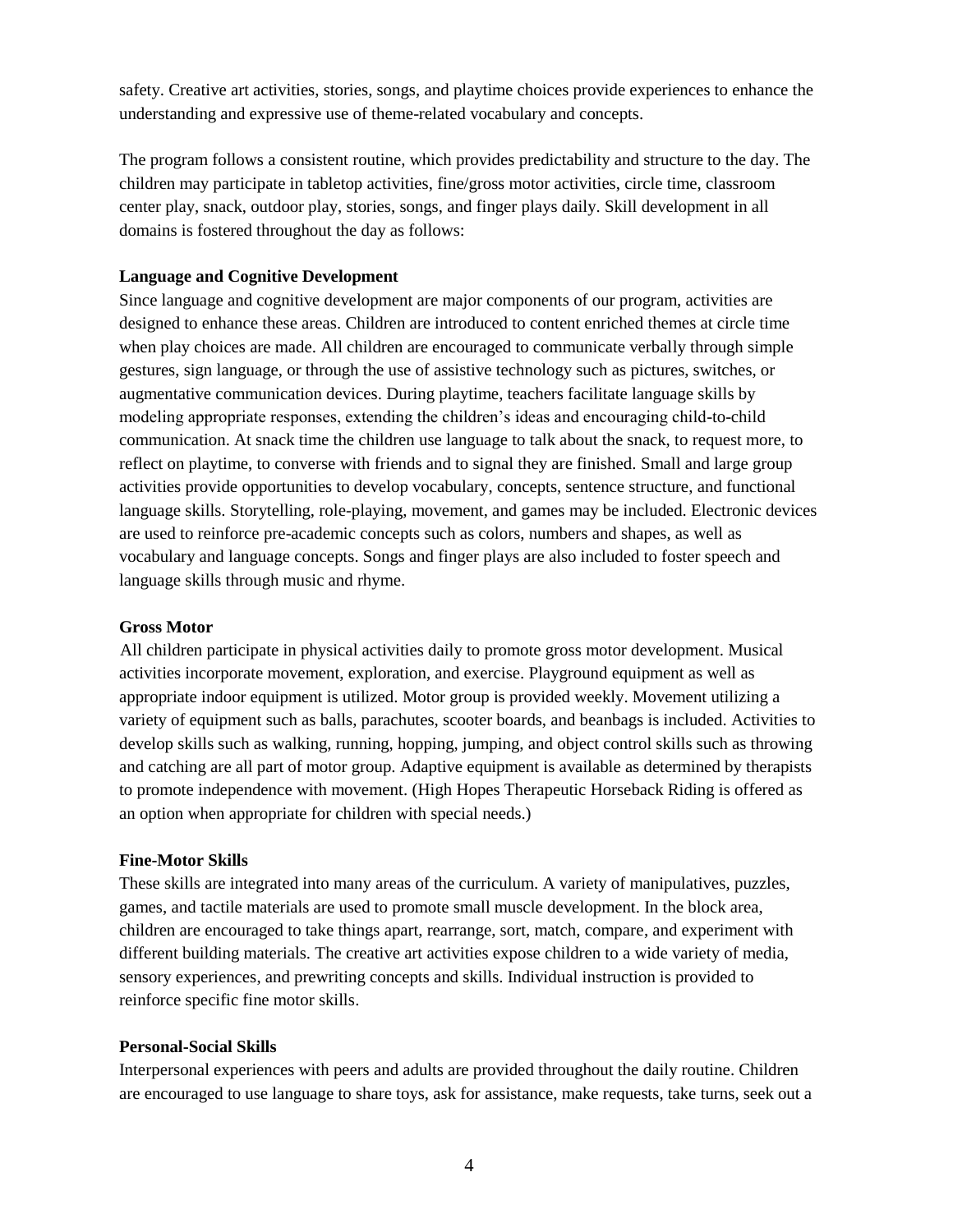friend, etc. Child directed play provides opportunities for role playing, imaginative, and cooperative play. Children dress up, work together, express feelings, and use language for a variety of purposes.

The Lyme-Old Lyme Preschool/Pre-K Program supports the district's goals regarding respect for individual differences and diversity. Books, materials, and activities are provided to develop an appreciation and respect for others.

## **Discipline**

Children are expected to follow basic classroom rules to maintain a safe learning environment. The early childhood staff uses positive methods of discipline, which encourage self-control, decisionmaking, cooperation and positive self-esteem. Techniques used include encouragement, modeling, redirection, individual staff support, or planned alternate activities.

## **Communication with Families**

The Preschool/Pre-K team strives to maintain close communication between home and school. An open house for parents/guardians is held at the beginning of the school year to introduce families to the program. The team maintains contact with families through phone conversations, email, conferences, and newsletters. Individual conferences are offered annually for parents of all students.

# **Eligibility for Special Education**

Children who may require special education services may be referred to the Lyme-Old Lyme Preschool/Pre-K Program by parents, pediatricians, nursery school teachers, Birth-to-Three Program providers, and by other special needs programs. Referrals to the Preschool/Pre-K Program, along with Preschool/Pre-K screenings, are coordinated by the school psychologist. When a child is referred, an initial screening is conducted and, if indicated, a Planning and Placement Team (PPT) meeting is held to plan follow-up evaluations as necessary and to develop an appropriate program for that child. Once a child has been placed in a special education program, a PPT meeting is held at least once a year to review the child's progress. A parent may request a PPT at any time. All children who receive special education services have an Individualized Educational Program (IEP), which includes specific goals and objectives. Parents of children receiving special education have rights, which are described in Procedural Safeguards Notice Required Under IDEA Part B.

# **Costs**

The Lyme-Old Lyme Preschool/Pre-K Program is funded by Regional School District #18. There is no tuition charge to Lyme and Old Lyme families. Transportation is provided at no charge for students with special needs. **Parents of children participating as peers in the Preschool/Pre-K Program must provide their own transportation.**

Non-resident students are eligible for the four-year old program on a tuition basis if they meet the eligibility requirements. Non-residents will be accepted per [Board of Education Policy 2420.](http://z2policy.cabe.org/cabe/Z2Browser2.html?showset=region18)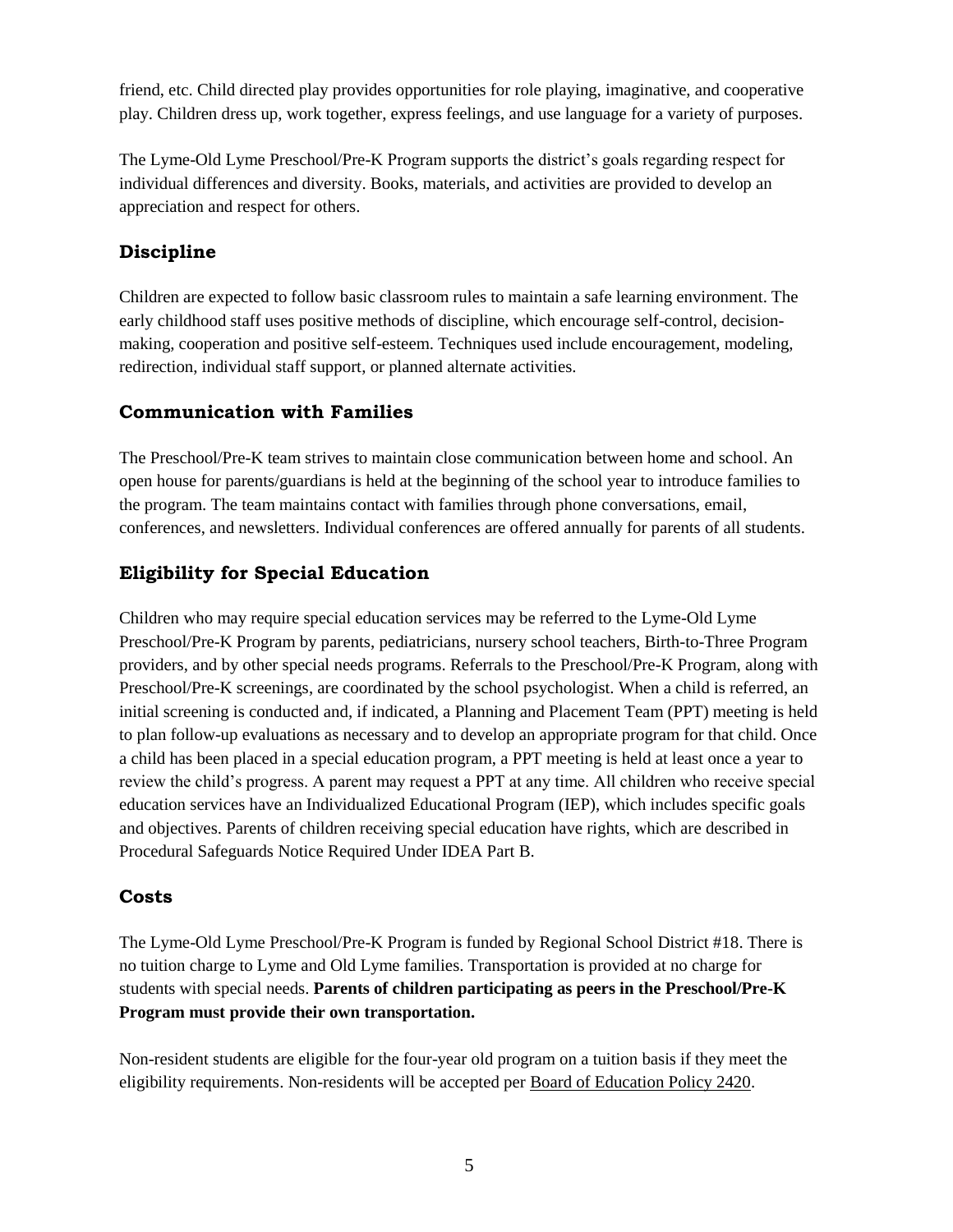## **Enrollment Paperwork**

Prior to enrollment, the following forms are required:

## **District Information**

- 1. Guide to the Student Registration Process
- 2. Information Sources in the LOL Public Schools
- 3. Medical Requirements for All Students
- 4. Husky Plan Insurance Coverage
- 5. District Millstone Power Station Readiness Plan

### **District Required Forms**

- 1. Pupil Registration Form
- 2. Residency Affidavit for New Enrollments
- 3. Residency Affidavit for Students without Permanent Address
- 4. Home Language Survey
- 5. McKinney-Vento Homeless Act Questionnaire
- 6. Parent letter for Preschool/Pre-K medical requirements
- 7. Potassium Iodide K1 Student Medication Authorization Form
- 8. State Early Childhood Health Assessment Record (Prek)
- 9. Immunization Record
- 10. Authorization for the Administration of Medication by School Personnel (if applicable)
- 11. Emergency Epinephrine Administration to Students Letter
- 12. Birth Certificate (copy)
- 13. Proof of residency i.e., ownership/rental/lease (deed, mortgage, tax bill, construction contract, lease or rental agreement along with the name and phone number of landlord and a cancelled rent check made out to the landlord)
- 14. In addition please provide 2 of the following: driver's license, car registration with residence address, utility or other bill with residence address, bank statement or cancelled check with residence address

#### **Additional Forms for Non-Residents of Lyme or Old Lyme**

[Policy 2420 Enrollment of Nonresident Students](https://www.region18.org/uploaded/forms/Policy_2420_Enrollment_of_Nonresident_Students.pdf) (Please complete Letter of Understanding and Agreement)

Non-Resident Contract (note: tuition is due the first of every month - ten equal payments September - June)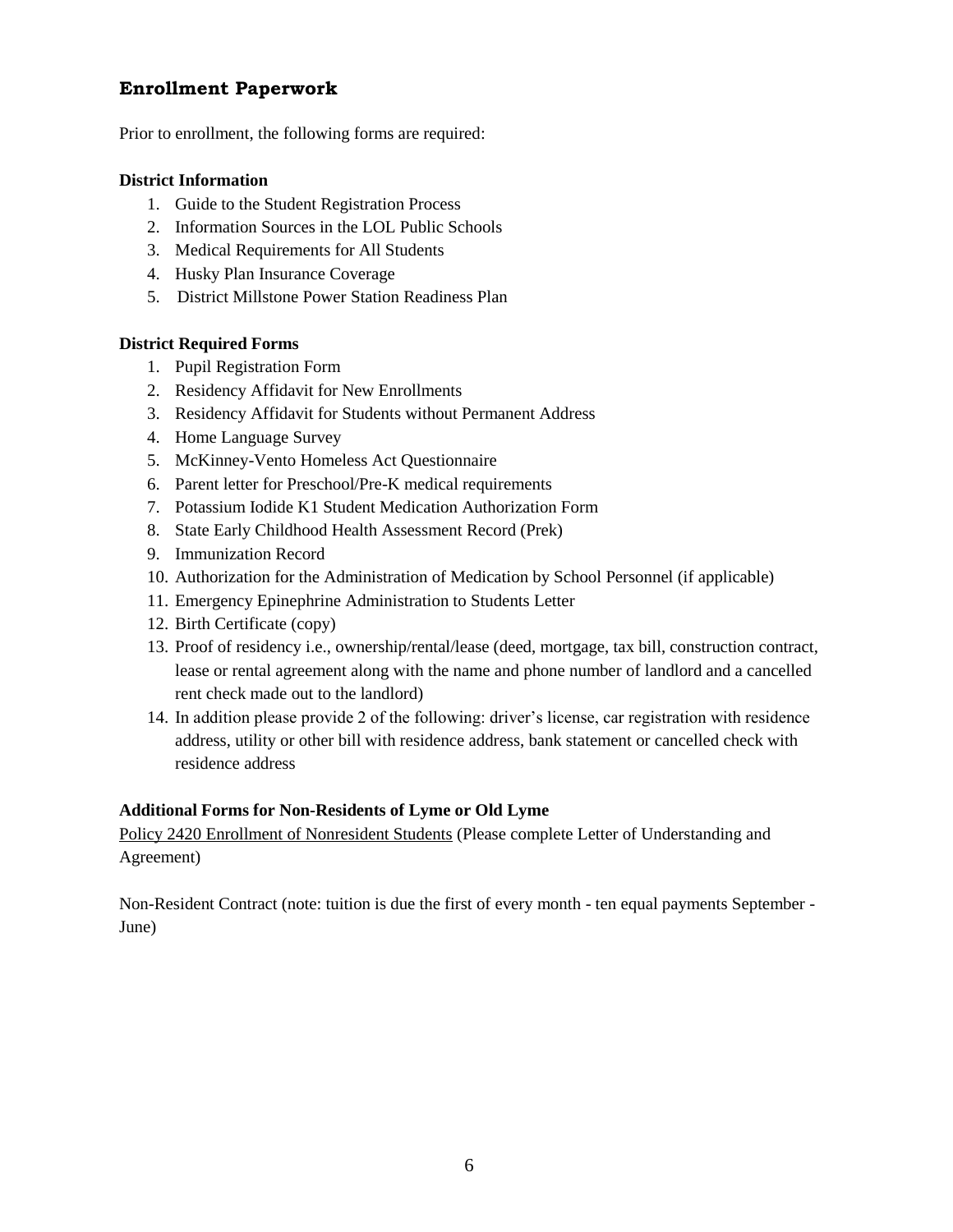## **Peer Participation Information**

All children learn best through active play experiences, exploration and language opportunities with other children. Children who are selected as peers for the half-day program or those who apply for the full day program greatly enhance the Preschool/Pre-K experience for all students.

## **Half-Day Program Peer Selection Process**

All peer candidates for the half-day program participate in a spring peer visit.

- All children three years old by September 1 of the coming school year are welcome to participate in a peer visit.
- A peer visit includes a "mini" Preschool session for the child while the parent attends an informational session.
- $\bullet$  Peer selection is lottery-based for the half-day program, with consideration for age and gender balance in each Preschool class.
- $\div$  It is expected that peers will attend regularly and follow all school rules and regulations.
- $\cdot \cdot$  If a peer is not selected during the spring peer visit for the half-day program, they will be placed on a waiting list.
- $\bullet$  On rare occasions, unexpected openings occur. In these cases, the team will refer to the waiting list, which is developed by lottery at the time of peer visits.

# **Health Information**

#### **General Information**

The Center School Preschool/Pre-K program has a Licensed Practical Nurse on duty during school hours to attend to student health needs. First aid for illness and injury occurring during school hours will be performed according to our district health guidelines and standing orders that have been approved by our medical advisor.

At the start of each school year or upon school entry, a "Health Services/Emergency Information" form is required to be completed by a parent/guardian for each student. Please share any medical information and history pertinent to your child to assist the school team with educational programming and health management. Please provide names and contact phone numbers of additional people who have agreed to be contacted if you are unavailable in the situation that your child becomes ill or injured during the school day. It is the responsibility of the parent to arrange for pickup of the student if deemed appropriate by the school nurse or administration. Your signature at the bottom of the form authorizes release of your child to the parties indicated, emergency medical transport and treatment, and permits health information regarding your child to be shared by the school nurse with appropriate staff on a need to know basis.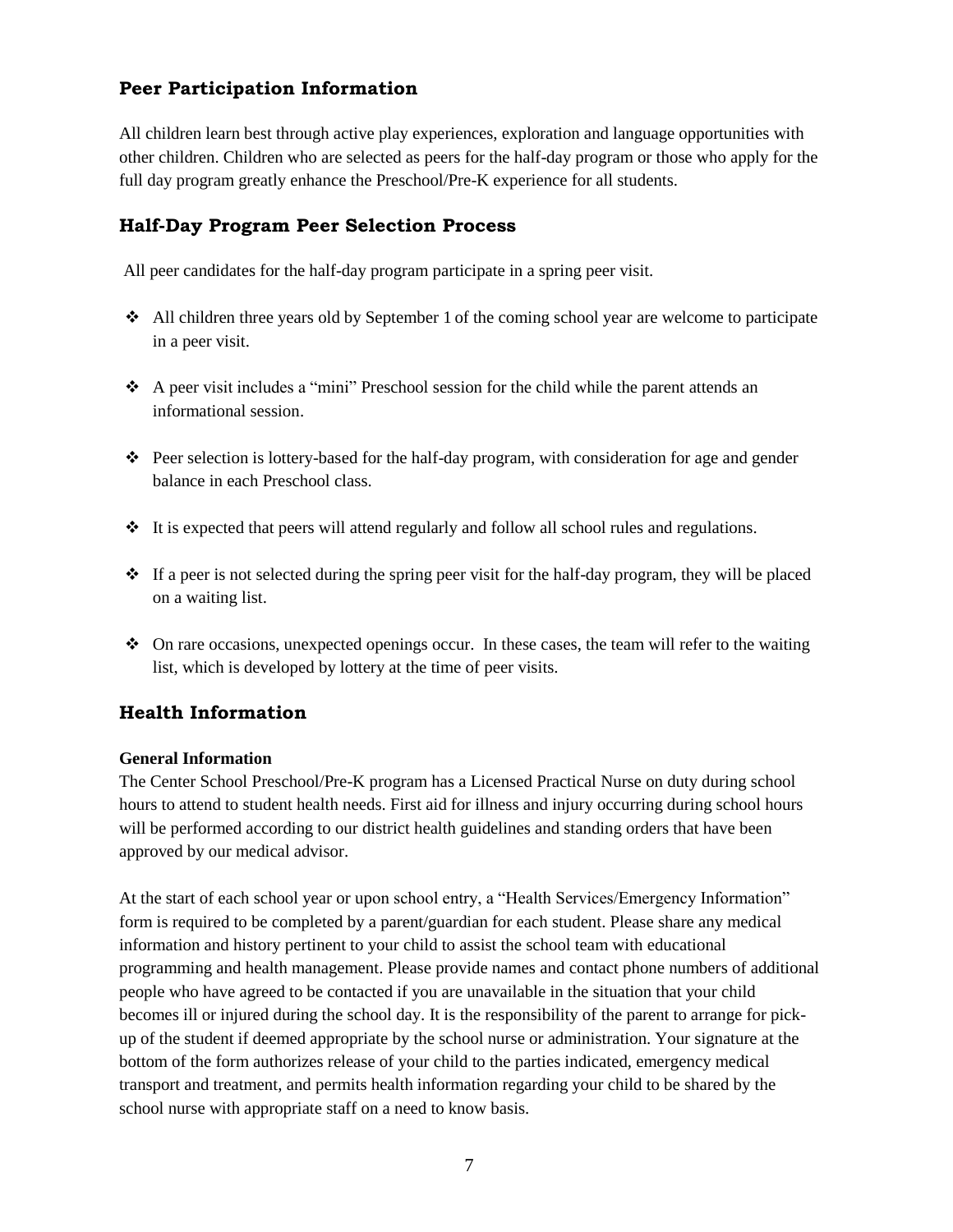State regulations require each child to receive immunizations according to the current immunization schedule. Proof of mandatory immunization vaccines shall be provided to the school nurse prior to admission to school. The State of Connecticut Department of Education also requires a State of Connecticut Early Childhood Health Assessment form (physical examination) for Pre-K students to be completed within one year of entry. The front section of Part I is to be completed by the parent and Part II is to be completed by the physician. All mandatory (\*) screening items are to be assessed and recorded by the physician. New entrants from outside the United States are to present a physical examination done by a licensed U.S. physician, a PA or APRN who works under a licensed physician, or a physician, PA, or APRN who works on a U.S. Military Base.

Vision and audiometric screening shall be conducted on each student in the Preschool/Pre-K Program. Parents/guardians will be notified in advance of the screening dates and shall receive a written physician referral if the result of the screening shows a possible deficit in one or more of the screening areas. Parents will also be notified if their child did not receive a health screening with a brief statement explaining why the student did not receive the specified screening procedure.

A student should remain at home from school with the following symptoms of communicable disease or illness:

- A temperature of 100 degrees or greater. Students should be fever-free without use of a feverreducing medication for a minimum of 24 hours before returning to school.
- Vomiting and/or diarrhea. Students should remain at home until the vomiting/diarrhea has ceased for at least 24 hours and the child is able to tolerate fluids and solid foods.
- Sore throat accompanied by fatigue, body aches, and fever.
- A persistent/disruptive cough.
- Eye discomfort with itching, redness, pain, and discharge.
- Skin rash suggestive of a communicable disease.

## **Call the Center School at 860-434-0487 or email your child's teacher to report any illness or injury your child has suffered.**

The school nurse will be happy to speak with parents regarding any questions of health-related issues as needed. Remember to always practice and reinforce proper hand hygiene as a primary means of illness prevention.

## **Medication Administration**

State regulations and Board of Education policy mandate that medication shall be administered to students during school hours only when it is not possible to achieve the desired effects by administering the medication at home. If medication of prescribed or over-the-counter medication is necessary during school hours, the following criteria shall be met:

• A medication authorization form for each medication is to be completed by the physician, dentist, APRN (advanced practice registered nurse) or PA (physician assistant) with written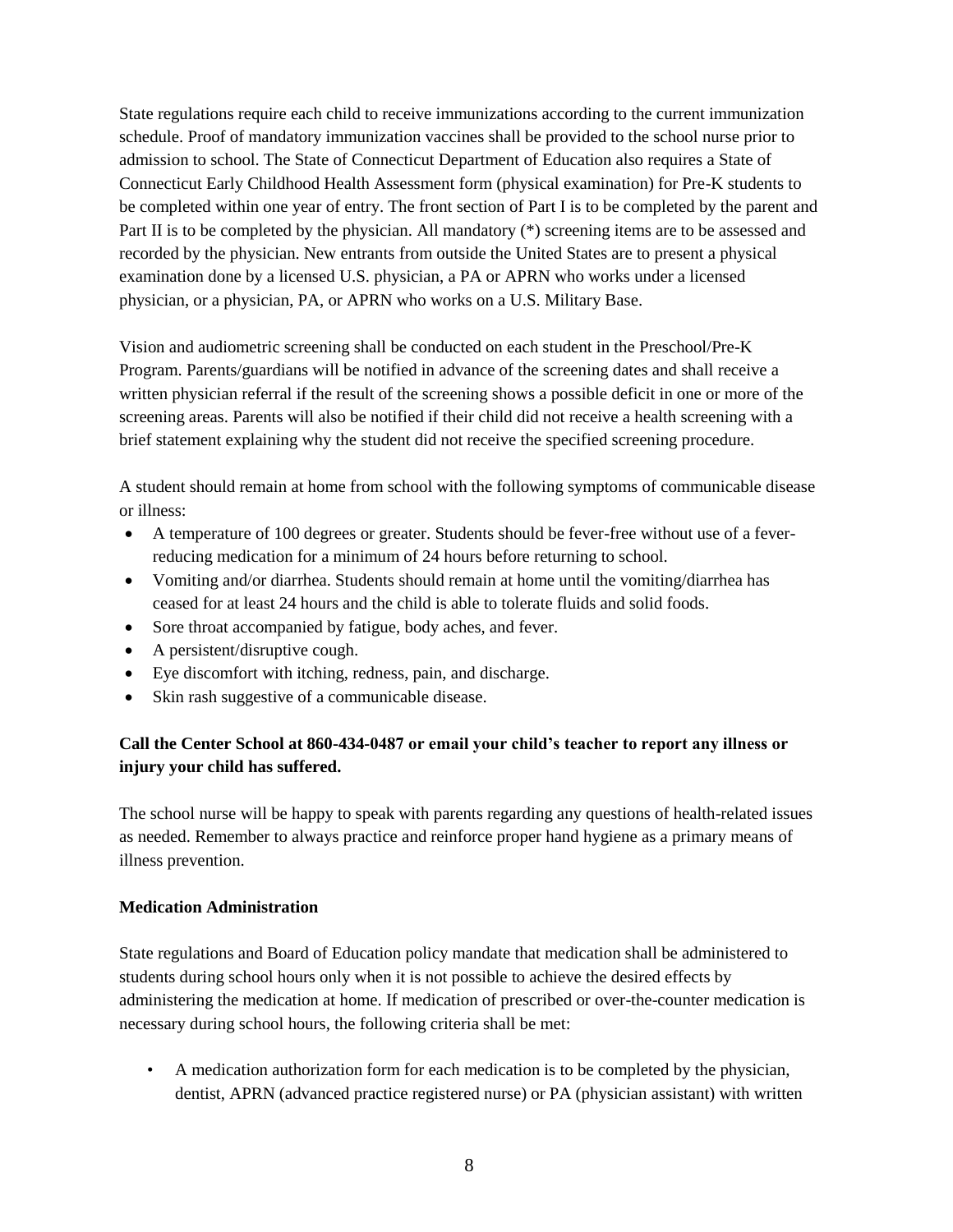authorization by the parent/guardian and is to be kept on file in the health office. Medication authorization forms are available online at the district website www.region18.org under parents/forms, from the school nurse, or from your child's physician.

- The medication must be in its original container properly labeled with the student's name, the name of the medication, time of administration, dosage, and no more than a 90-day supply. Any remaining medication is to be picked up at the close of the school year.
- All medication must be brought to the school nurse by the parent or responsible adult and shall be received by the school nurse or in her absence, the child's teacher.
- All medication shall be administered by the school nurse or properly trained staff.

Emergency Epinephrine Administration to students who may be exhibiting signs of a severe allergic reaction who have no previous history of anaphylaxis (PA 14-176) Connecticut State Medication Regulations require that our schools designate and train nonmedical qualified staff who have volunteered to administer emergency epinephrine in cartridge injectors to students who are exhibiting signs of having a severe allergic reaction who have not been previously identified by a physician as having a severe allergy. It authorizes the emergency use of Epipens by nonmedical staff if the nurse is absent or unavailable during the school day hours on school grounds. The qualified staff must meet annual training requirements.

**Any parent or guardian of a student who does NOT want epinephrine given to their child who has NO PREVIOUS HISTORY OR DIAGNOSIS in the event or a severe allergic reaction must submit a letter in writing to the school nurse.** 

# **Transportation**

M&J Bus, Inc., provides transportation for children identified with special needs. If your child will not be using transportation for any reason, please contact the company directly at 860-434-1052. Transportation is provided only within Lyme and Old Lyme.

**Resident and non-resident children who are not identified with special needs in the program are transported by their families.** 

# **Arrival and Departure Procedures**

Parents bringing children to school and picking them up should use the designated entrance, which is where Preschool/Pre-K staff will greet and dismiss children and parents. **Drop off/greeting begins at 8:40 a.m. for the morning and full day sessions, and at 12:10 p.m. for the afternoon session.**  Staff will be responsible for escorting children to and from the classroom. Each child not transported by van/bus must be met by a parent or authorized adult**. Pick up/dismissal ends for the morning session at 11:20 a.m., and the afternoon and full day sessions end at 2:50 p.m**. If you are unable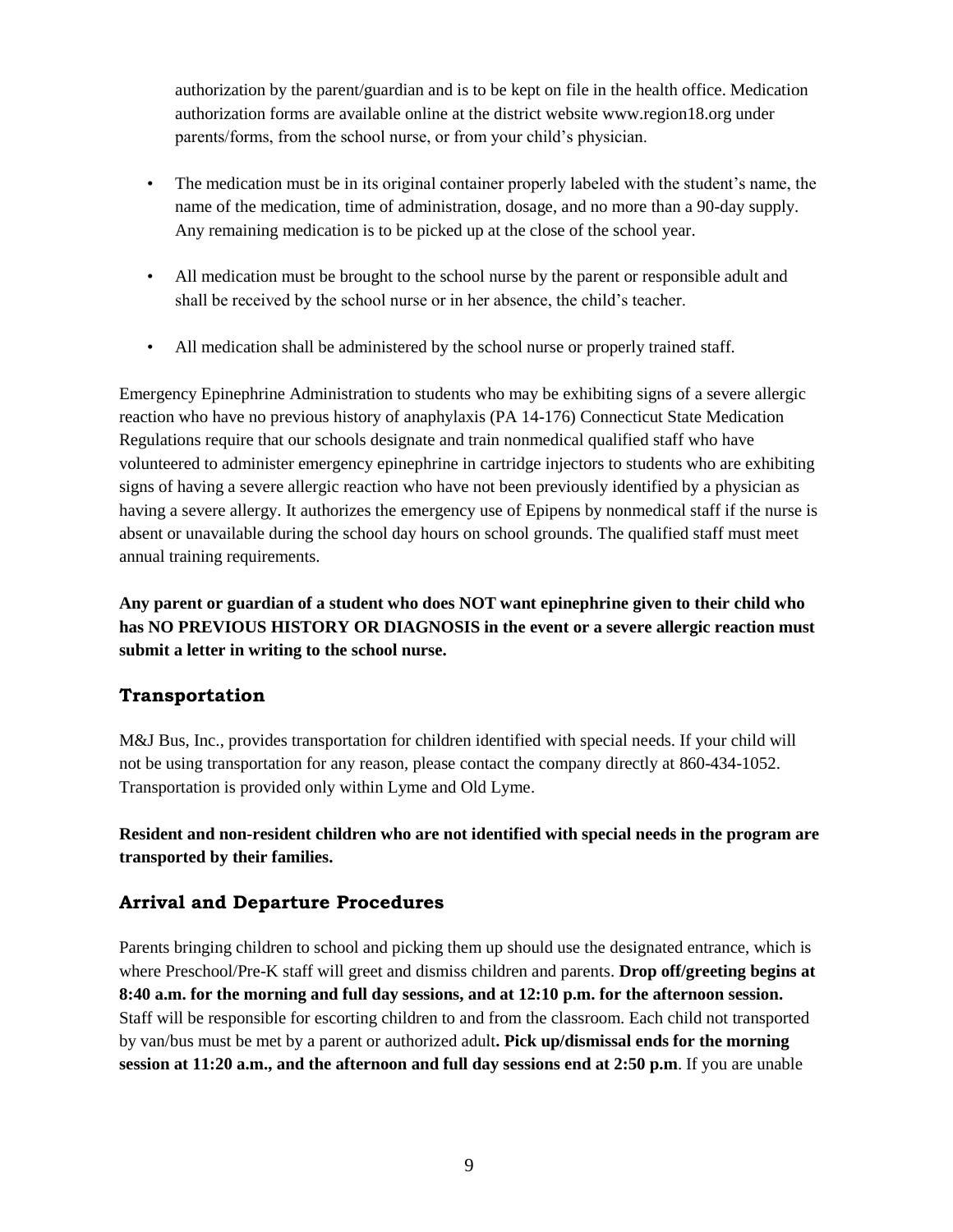to pick up your child at dismissal, please make arrangements for an adult to do so and notify the staff of the change in writing.

# **Clothes and Personal Belongings**

Your child should be dressed in comfortable, easy to fasten play clothes and safe, non-skid shoes. **Sneakers must be worn on gross motor group and physical education days**. Since outdoor play occurs as often as possible, please see that your child is dressed properly for the weather. Apply sunscreen daily.

Children should carry a **full-size backpack** to school each day. They may bring items from home to share with the group, especially those which may relate to the current classroom theme, scheduled on show and share days. Please be aware that these items could become lost or broken. Please label all possessions sent to school. Parents of children who are not yet toilet trained are asked to provide disposable diapers, wipes, and an extra set of clothes. The staff will assist children with toileting as needed.

## **Snacks and Birthday Celebrations**

Our program encourages the eating of a variety of nutritious snacks during snack time. Snacks may include crackers, cereal, cheese, fruit, and juice. **Please label your child's snack and juice**. Also, children are sometimes involved in a planned cooking activity. Your child's teacher may request a donation of a food item to be included in a class cooking activity. **Please notify us if your child has special dietary restrictions.**

Birthday celebrations are welcomed in our program. Please notify the staff if you would like to contribute a special snack for your child's birthday.

# **Field Trips**

Field trips are occasionally scheduled for the Preschool/Pre-K class. Permission forms are sent home and must be signed and returned prior to the field trip. Parents of peers are expected to provide transportation for their children.

## **Preschool/Pre-K Team**

Early Childhood/Special Education Teachers School Psychologist Speech-Language Pathologist Occupational Therapist Physical Therapist Teaching Assistants Administrative Support Staff Director of Special Services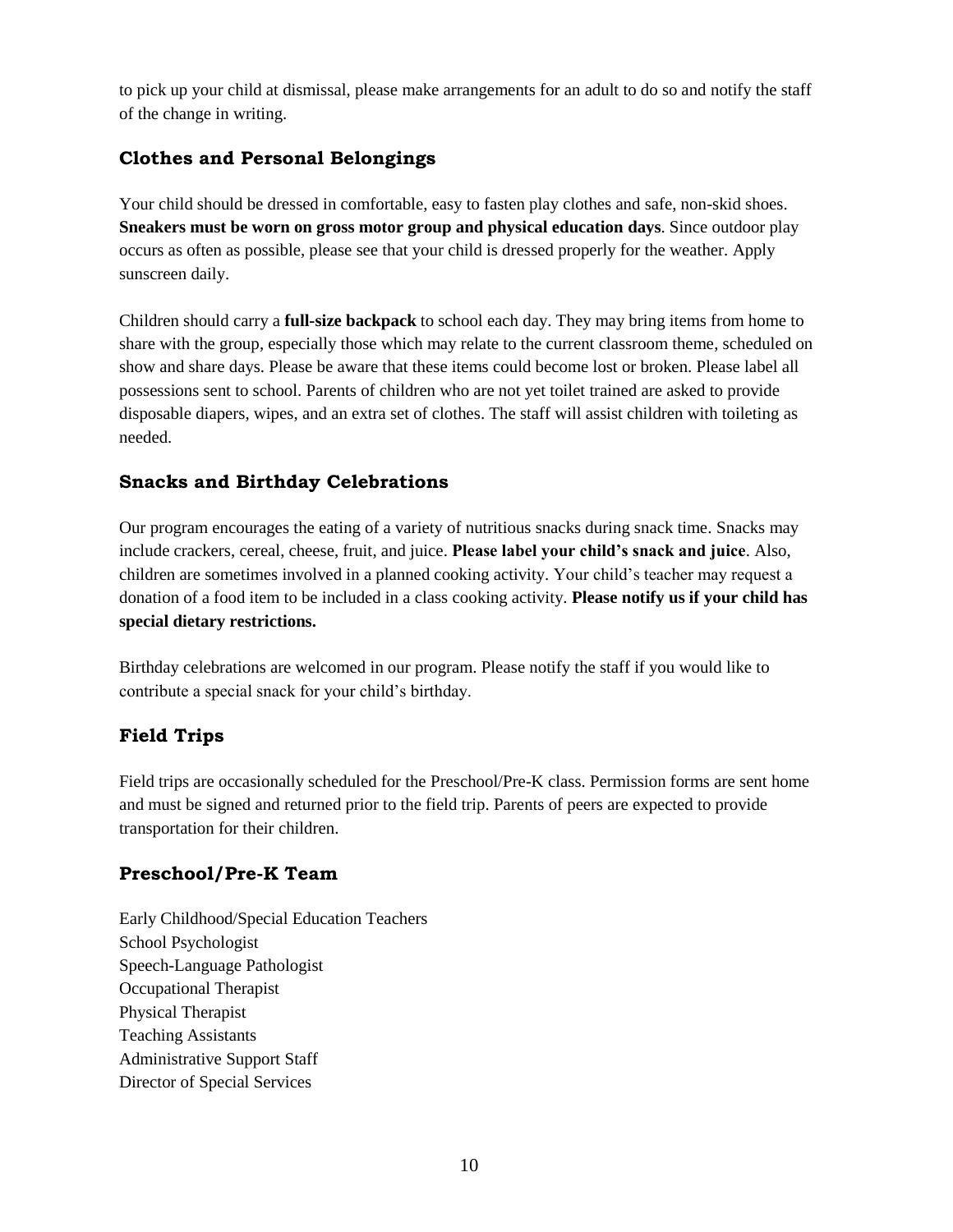## **Support Services**

A variety of services is available in the Preschool/Pre-K Program to children who qualify. The service your child receives depends on his or her individual needs and is determined at the PPT meeting. To the greatest extent possible, support services are provided within the classroom setting. A brief explanation of each service follows:

### **Speech and Language Services**

The role of the Speech and Language Pathologist is to identify children who have speech and language delays and disorders and to provide services to encourage and facilitate speech and language development. Children may be eligible for services based on difficulty with speech intelligibility, understanding and/or expressive use of language, speech fluency, and social communication skills. Services are provided within the program on an individual or small group basis. Children who are not eligible for the program but may have mild to moderate speech and language difficulties may receive individual or small group speech and language therapy outside of the Preschool/Pre-K Program.

### **Occupational Therapy**

The Occupational Therapist promotes development of motor skills. Direct therapy, consultation to the family and staff, and assessment are available in the Preschool/Pre-K Program. Children are generally seen in the classroom. Areas of focus include the development of hand skills, play skills, greater independence in feeding and self-care, and sensory-motor integration.

#### **Physical Therapy**

The Physical Therapist provides services to facilitate the development of motor skills. Direct therapy, consultation to family and staff, and assessment are available. Treatment is provided within the classroom when possible. Areas of focus include balance, coordination, sensory-motor integration, ambulatory skills, ball play, playground skills, and safety within the school environment.

#### **Psychological Services**

The school psychologist provides consultation to parents and the Preschool/Pre-K team in the areas of child development, cognition and learning, and social, behavioral, and emotional growth. Observations of children's behavior and learning are on-going aspects of our Preschool/Pre-K Program.

# **Emergency School Closings and Delayed Openings**

The following procedures will be followed in the event of the cancellation, delayed opening, or early closing of schools due to inclement weather or other emergency situations. All decisions will be based on the most current weather forecasts available and observations of road conditions. **You will be contacted by our automated calling system if you are registered.**